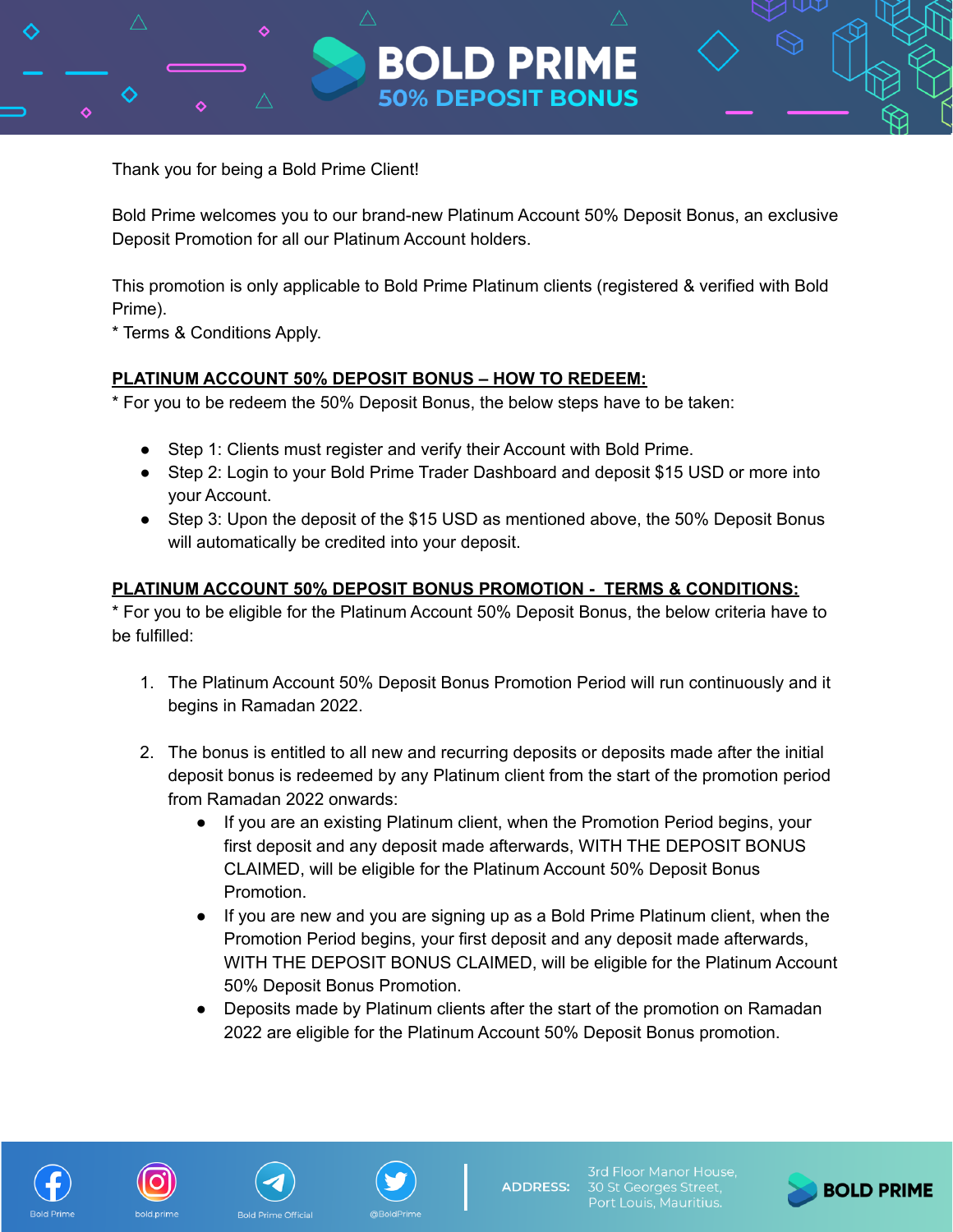3. This Platinum Account 50% Deposit Bonus promotion is only redeemable by all VERIFIED Bold Prime Platinum clients. Clients who have not verified their account do not qualify for this promotion.

**BOLD PRIM** 

**50% DEPOSIT BONUS** 

- 4. The Platinum Account 50% Deposit Bonus will be credited as Trading Credit and not actual funds for trading in each clients account.
- 5. The Bonus Credit redeemed from deposits made under this promotion will support Floating Margin.
- 6. The Maximum amount of Trading Credit a participant can redeem from 50% of their initial deposit is broken down as per below:
	- Platinum Member: A Platinum Member can redeem a maximum of \$2,000 USD of Trading Credit.
	- Platinum Member: From Ramadan onwards, all Platinum Members will receive the 50% Deposit Bonus on all deposits made.
- 7. There is a withdrawal and transfer clause for all clients who utilize this 50% Bonus Deposit on their deposit made for this redemption. A full deduction of the client's total credit will be made from the client's Trading Credit (Credit sourced from the 50% Bonus Deposit Promotion) upon a client withdrawing ANY amount from the initial deposit that was credited for the promotion / transfer of funds to another trading account.

For example: If a client deposits \$1,000 USD, as per the 50% Deposit Bonus Promotion, the client will automatically redeem \$500 USD in Trading Credit. However, if the said client withdraws ANY amount from the initial deposit of \$1,000 USD (no set minimum amount, the client may even max out their balance), the client's FULL Trading Credit amount will automatically be deducted from the Trading Credit redeemed.

- 8. Unless otherwise noted, the bonus cannot be added to internal transfer deposits amongst client accounts or deposits from other contests/promotions, etc.
- 9. Bold Prime has the right to reject a client's bonus application(s) / contest participation(s) at any time without prior notice or explanation.
- 10. Bold Prime reserves the right to terminate a client's incentive at any time without notice.
- 11. Any circumstance not covered by these regulations is up to Bold Prime's discretion.
- 12. Bold Prime reserves the right to change, update or cancel this promotion with no prior notifications.